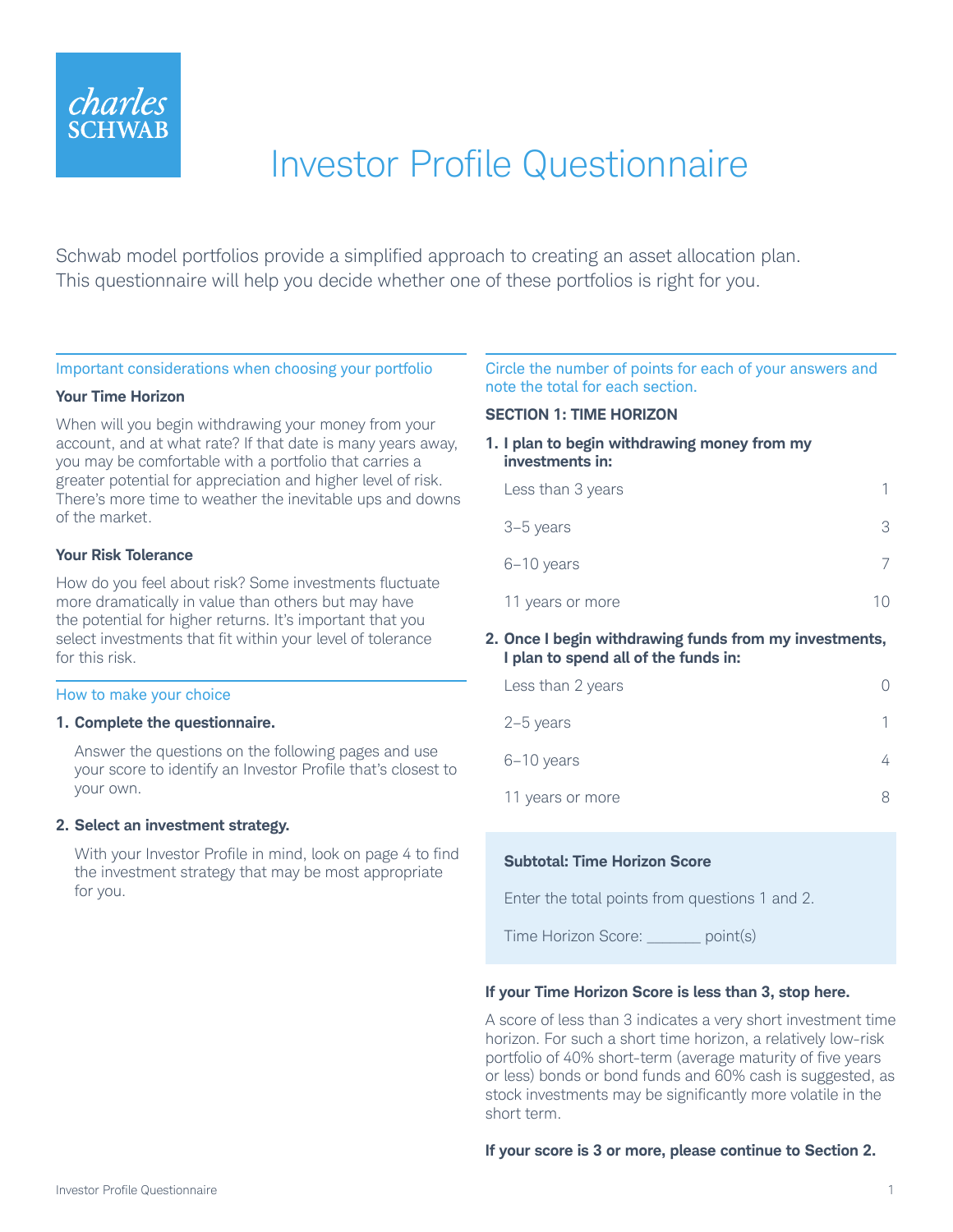## **SECTION 2: RISK TOLERANCE**

#### **3. I would describe my knowledge of investments as:**

| None                                                                                                        |           |
|-------------------------------------------------------------------------------------------------------------|-----------|
| Limited                                                                                                     | 2         |
| Good                                                                                                        | 4         |
| Extensive                                                                                                   | 6         |
| 4. When I invest my money, I am:                                                                            |           |
| Most concerned about my investment losing value                                                             | $\bigcap$ |
| Equally concerned about my investment losing<br>or gaining value                                            | 4         |
| Most concerned about my investment gaining value                                                            | 8         |
| 5. Select the investments you currently own or have<br>owned in the past with the highest number of points. |           |
| Money market funds or cash investments                                                                      | 0         |
| Bonds and/or bond funds                                                                                     | 3         |
| Stocks and/or stock funds                                                                                   | 6         |
| International securities and/or international funds                                                         | 8         |

**Example:** You now own stock funds. In the past, you've purchased international securities. Your point score would be 8.

#### **6. Consider this scenario:**

| Imagine that in the past three months, the overall<br>stock market lost 25% of its value. An individual stock<br>investment you own also lost 25% of its value. What<br>would you do? |   |
|---------------------------------------------------------------------------------------------------------------------------------------------------------------------------------------|---|
| Sell all of my shares                                                                                                                                                                 |   |
| Sell some of my shares                                                                                                                                                                |   |
| Do nothing                                                                                                                                                                            | 5 |
| Buy more shares                                                                                                                                                                       |   |
|                                                                                                                                                                                       |   |

## **7. Review the chart below.**

We've outlined the most likely best- and worst-case annual returns of five hypothetical investment plans. Which range of possible outcomes is most acceptable to you?

The figures are hypothetical and do not represent the performance of any particular investment.

## **Best- and Worst-Case Scenarios (1 year)**

| <b>Plan</b> | <b>Average</b><br><b>Annual Return</b> | <b>Best-Case</b> | <b>Worst-Case Points</b> |    |
|-------------|----------------------------------------|------------------|--------------------------|----|
| А           | 7 2%                                   | 16.3%            | $-5.6%$                  |    |
| R           | 9.0%                                   | 25.0%            | $-12.1%$                 | 3  |
| C.          | 10.4%                                  | 33.6%            | $-18.2%$                 | 6  |
|             | 11.7%                                  | 42.8%            | $-24.0%$                 | 8  |
|             | 12.5%                                  | 50.0%            | $-28.2%$                 | 1Λ |

## **Subtotal: Risk Tolerance Score**

Enter the total points for questions 3 through 7.

Risk Tolerance Score: \_\_\_\_\_\_\_ points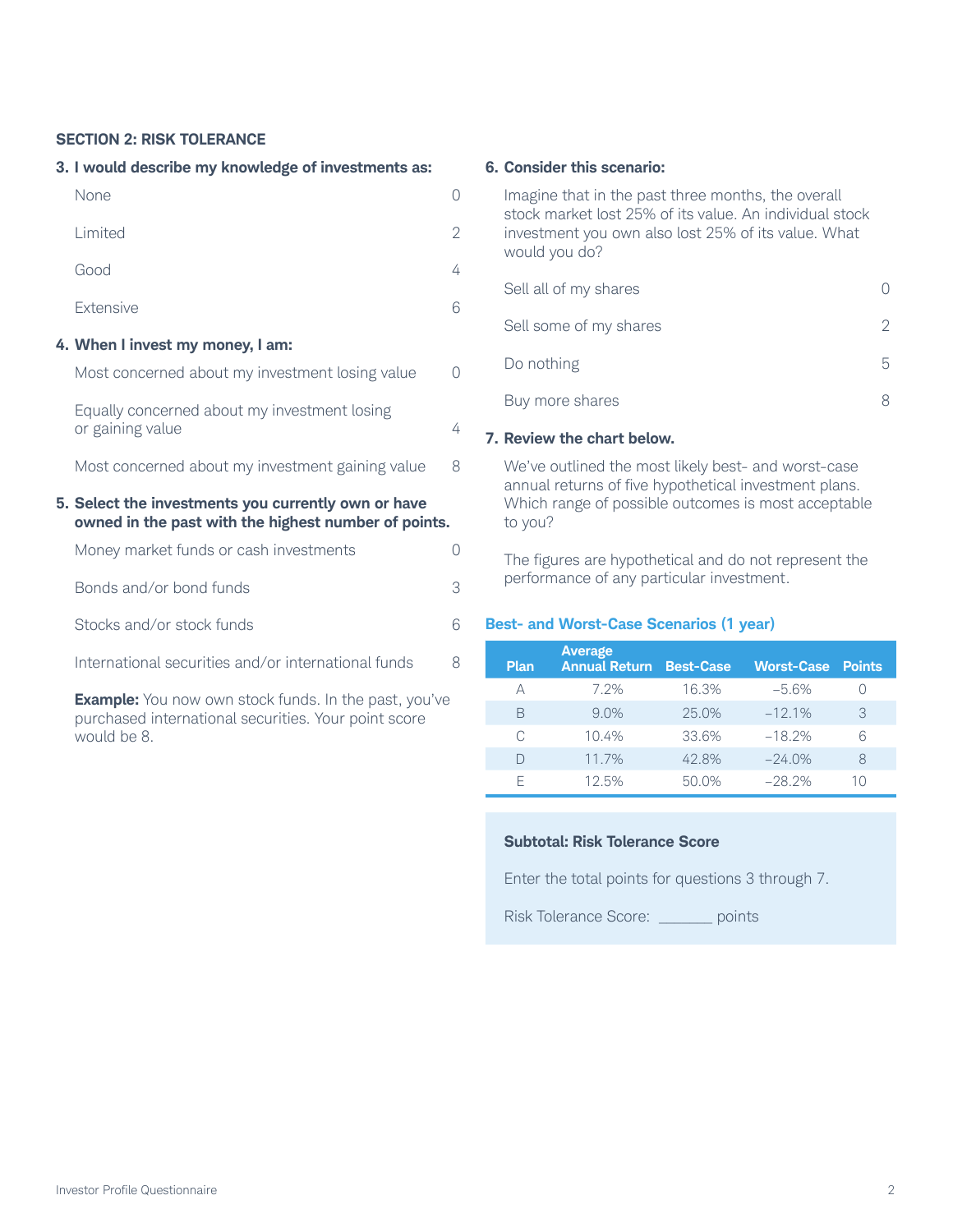# Determine your Investor Profile

The chart below uses the subtotals you calculated in the preceding two sections.

To determine your Investor Profile, find your Time Horizon Score along the left side and your Risk Tolerance Score

across the top. Locate their intersection point, situated in the area that corresponds to your Investor Profile. On the next page, select the investment strategy that corresponds to your Investor Profile.

## **Risk Tolerance Score**

|                |                     |  |    |  |  |  | 0-10 11 12 13 14 15 16 17 18 19 20 21 22 23 24 25 26 27 28 29 30 31 32 33 34 35 36 37 38 39 40 |  |  |  |  |  |  |  |  |  |  |  |
|----------------|---------------------|--|----|--|--|--|------------------------------------------------------------------------------------------------|--|--|--|--|--|--|--|--|--|--|--|
|                | 3-4<br>Points       |  |    |  |  |  |                                                                                                |  |  |  |  |  |  |  |  |  |  |  |
|                | 5<br>Points         |  | Co |  |  |  |                                                                                                |  |  |  |  |  |  |  |  |  |  |  |
| core           | 7-9<br>Points       |  |    |  |  |  |                                                                                                |  |  |  |  |  |  |  |  |  |  |  |
| ທ<br>izon<br>ō | 10-12<br>Points     |  |    |  |  |  |                                                                                                |  |  |  |  |  |  |  |  |  |  |  |
| <u>eum</u>     | $14 - 18$<br>Points |  |    |  |  |  |                                                                                                |  |  |  |  |  |  |  |  |  |  |  |